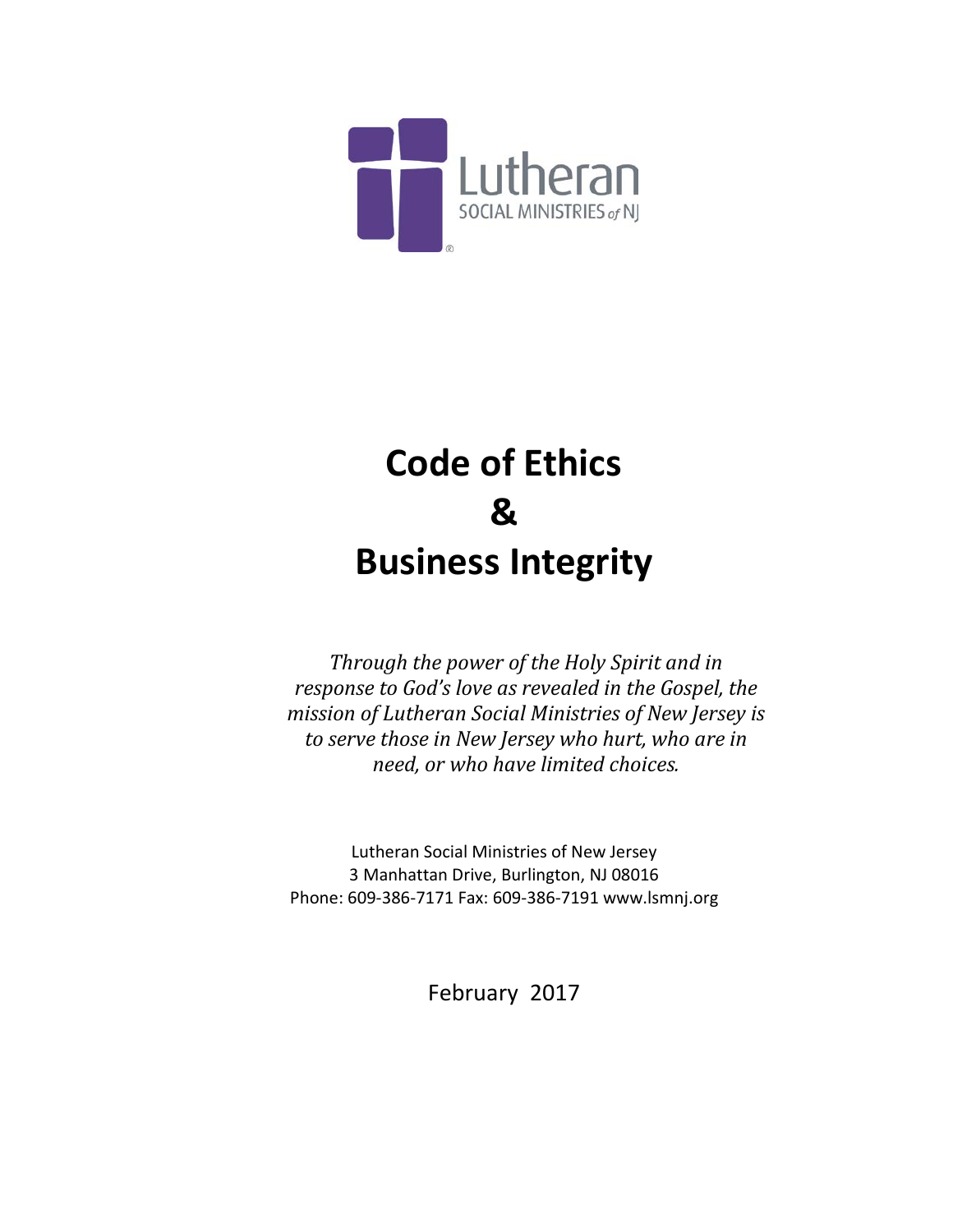# **Table of Contents**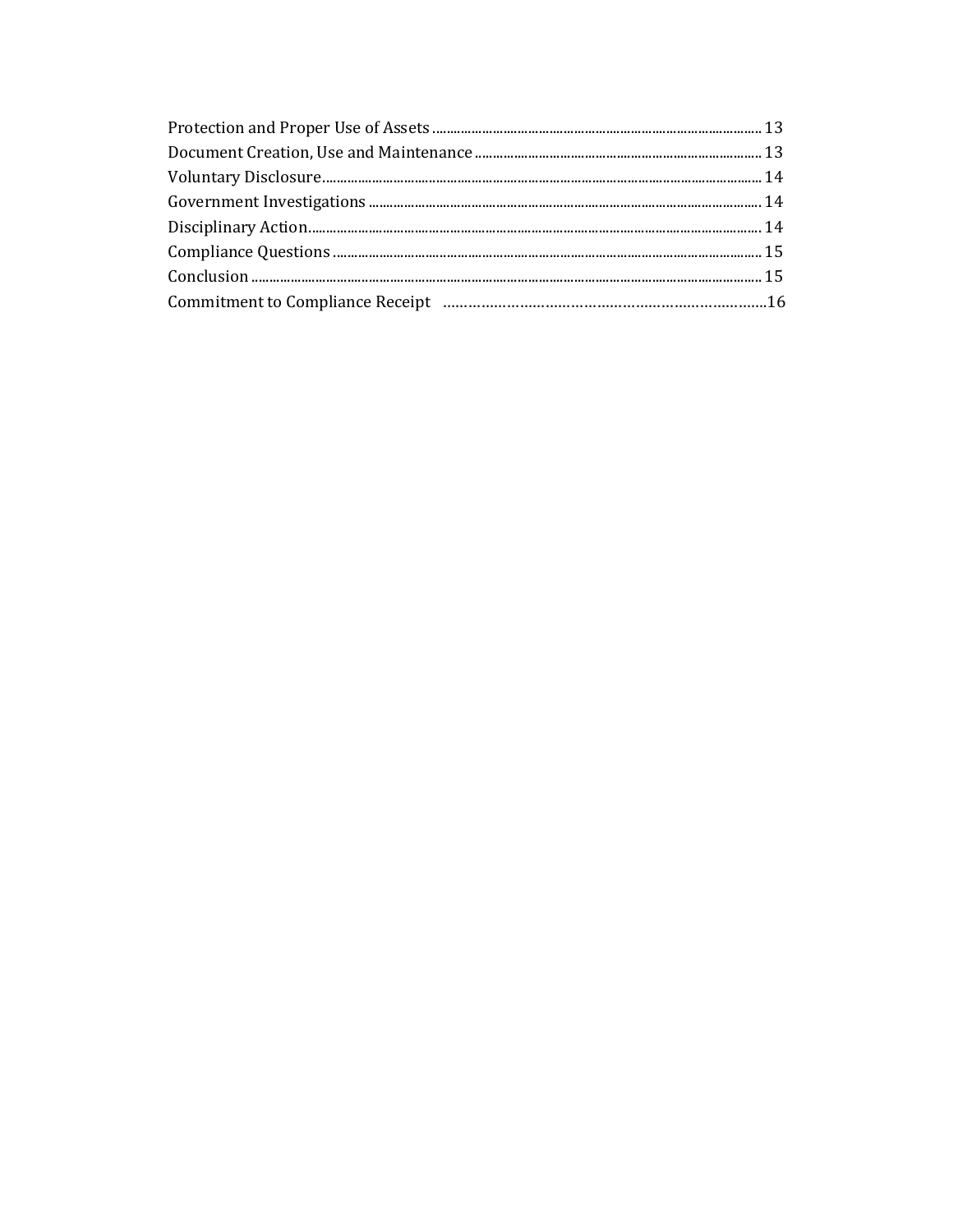## **Scope**

The Lutheran Social Ministries of New Jersey (LSMNJ) Code of Ethics & Business Integrity (Code) encompasses the compliance issues, laws and regulations and guidelines that are relevant to a wide range of health and community services. This includes but is not limited to Medicare and Medicaid rules and regulations, guidelines from the Office of Inspector General, Internal Revenue Service and the Office of Civil Rights of the Department of Health and Human Services, Occupational Safety and Health Administration, Housing and Urban Development as well as other regulatory and business issues. The program fosters a culture of compliance that promotes legal and ethical behavior in the workplace by creating processes that detect and prevent fraud, waste, abuse, and policy violations. The Code of Conduct is supported by our compliance policies and procedures and should be read and understood jointly with those policies and procedures.

This Code applies to every person at every level of the organization. This includes employees, officers, trustees, independent contractors and vendors who may provide or are involved with our business and delivery of services. The term Client refers to individuals who receive the various types of healthcare and service, and other social and community services that we provide.

The term team member defines the various individuals who are associated with LSMNJ. All individuals, including employees, vendors, contractors, officers and trustees are members of our team in providing care and service and services to our Clients.

Any questions regarding the policies in the Code or references should be directed to your immediate supervisor, the Compliance Liaison, the Compliance Official, a member of the Compliance Committee, or the Compliance Officer.

#### **Management**

The President & CEO, in conjunction with the Board of Trustees, carries the overall responsibility for creating a culture that values and emphasizes compliance and integrity and ensures privacy through the implementation, support and monitoring of the Code.

The following persons have been appointed as the **Compliance Liaison for the areas or programs for which they are accountable**:

CAO and overall corporate responsibilities: Executive Assistant to President & CEO Crane's Mill: Vice President & Executive Director Lutheran Crossings at Moorestown: Vice President & Executive Director Lutheran Senior LIFE at Jersey City: Vice President & Executive Director The Villa at Florham Park: Executive Director Housing: Executive Director Housing

#### **Compliance Officer**

The Friends Services for the Aging (FSA) Vice President of Compliance, Karla Dreisbach, CHC, CHPC, serves as our Compliance Officer. She has the responsibility to assist the Compliance Official, the CEO, and the Board of Directors in designing and overseeing efforts in establishing, maintaining, and monitoring compliance within our organization.

The Compliance Officer works with our President & CEO and our Compliance Official and has direct reporting responsibility to the Board of Trustees. The Compliance Officer is responsible for continued coordination with the Compliance Official for the development, implementation, training, monitoring, and enforcement activities related to the overall compliance program. The Compliance Officer is assisted by Peace Church Compliance Program (PCCP) Compliance Managers and Compliance Specialists in providing services to our organization.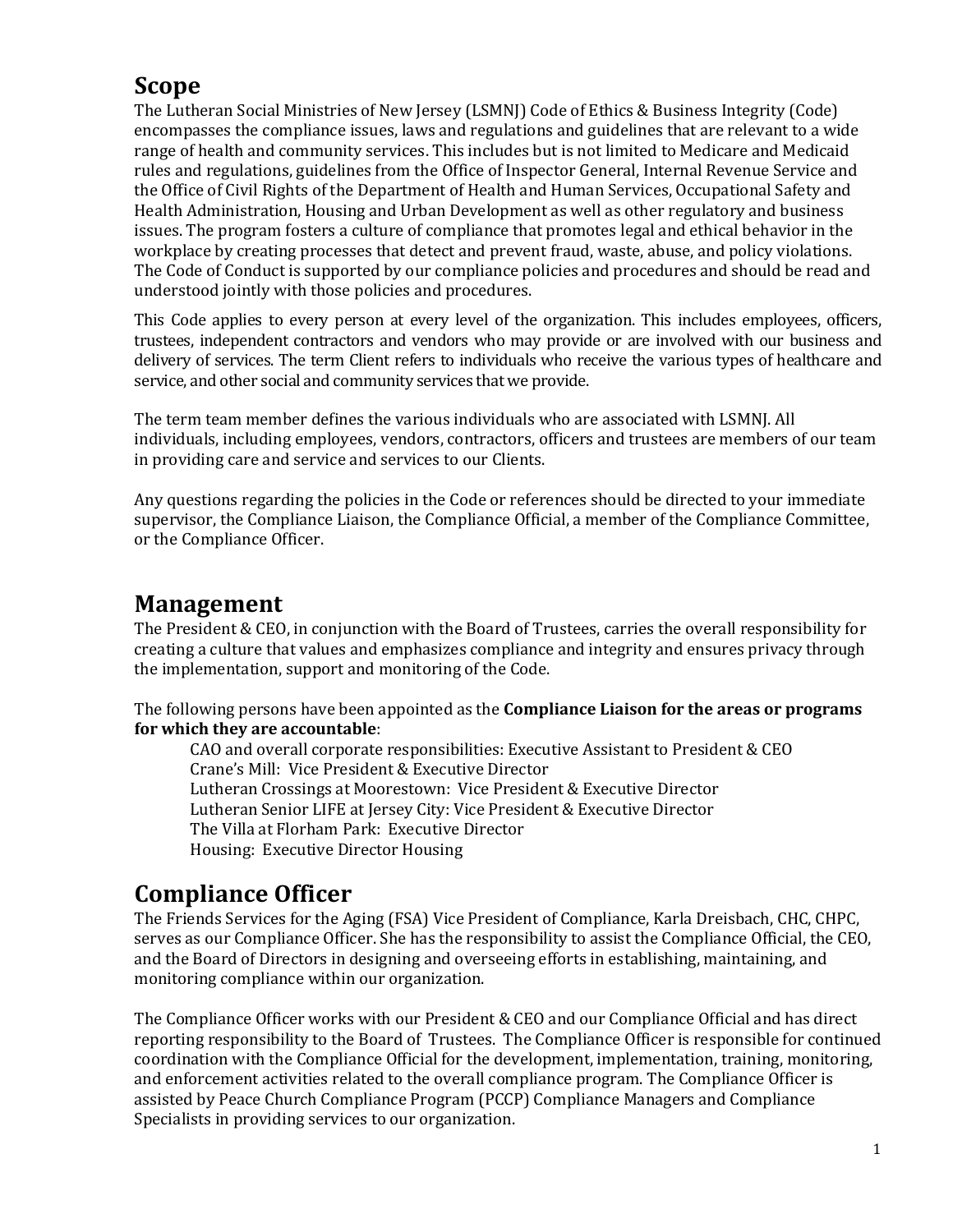

## **FROM THE PRESIDENT'S DESK**

Dear Colleagues,

We have a long tradition of social ministry that demonstrates our Christian mission of love and compassion. We strive to follow our mission statement and the Lutheran heritage of ethical and moral decision-making in the care and services that we provide. This mission and heritage enables us to share our values with the Clients and residents we serve.

At the same time, our work is subject to many laws and regulations. We all share accountability for ensuring that we diligently comply with both the letter and the spirit of these laws and regulations. We have a Compliance and Ethics Program at Lutheran Social Ministries of New Jersey to help support this shared accountability to make the right decisions. This Code of Ethics and Business Integrity (Code) is part of our Program. The Code not only reflects our mission statement, heritage and values, but also serves as a bold statement that influences how we enhance the quality of life for our Clients and residents.

The Compliance Program and the Code exist to guide our actions to be both ethical and compliant with applicable laws and regulations. Importantly, our Code does not replace our individual obligations to make wise, fair and honest decisions. It is intended to explain our personal and organizational responsibility and to reflect those areas in which improper or unwise decisions and actions can harm our entire organization and our commitment to those we serve. Each staff member is responsible in helping to protect our work environment in compliance with both the letter and spirit of the laws and regulations under which we operate.

I value your work and appreciate your support in maintaining an ethical work place and commend you for your commitment to honesty and integrity. I thank you for your contribution to LSMNJ's mission, values and most importantly – to our Clients and residents.

Sincerely,

Colleen A. Frankenfield

Colleen P. Frankenfield President & Chief Executive Officer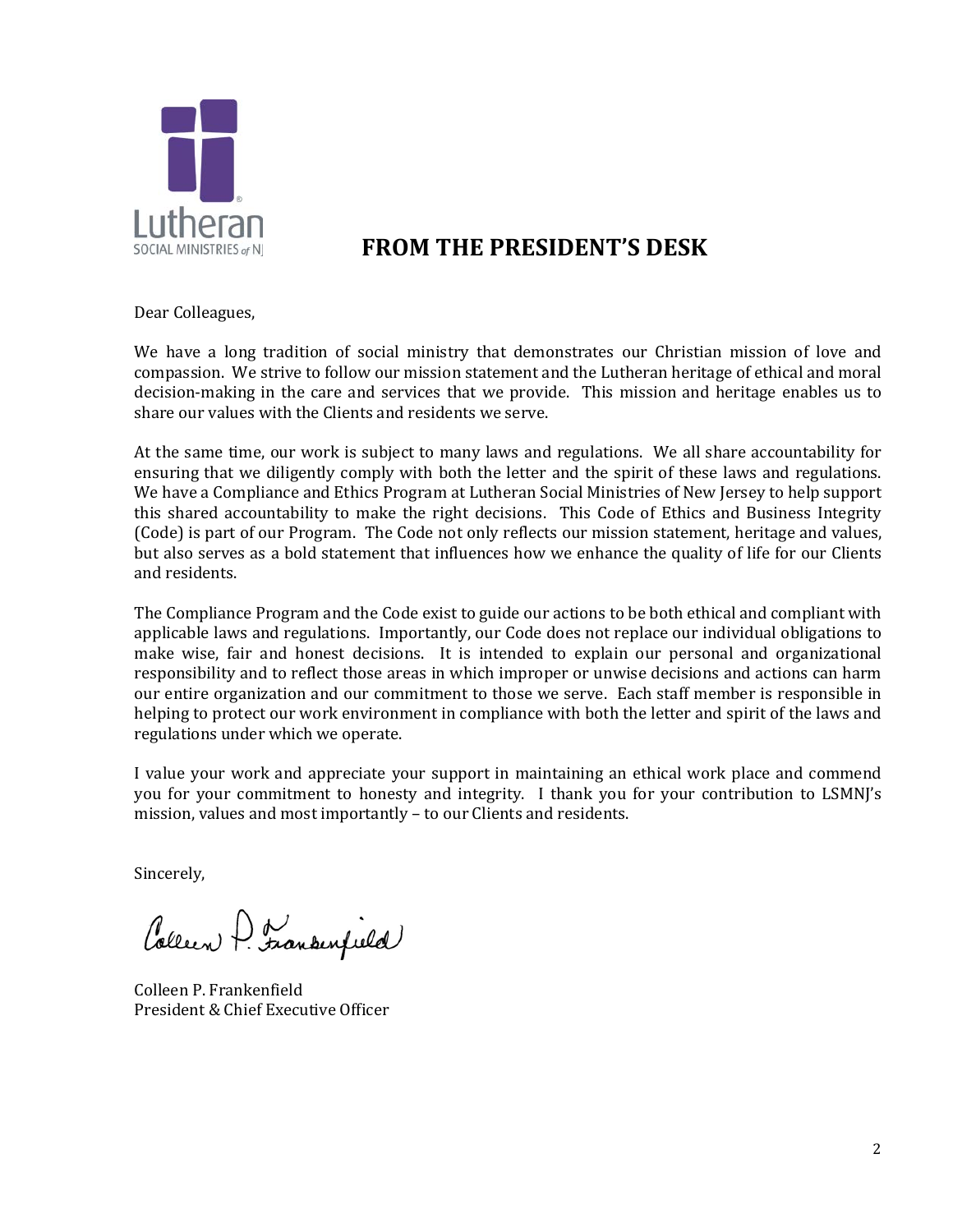# **LUTHERAN SOCIAL MINISTRIES OF NEW JERSEY Code of Ethics & Business Integrity**

#### **Introduction**

The Code of Ethics & Business Integrity (Code) is part of the foundation of our compliance and ethics program. The Code is a guide to appropriate workplace behavior; it is intended to help you make the right decisions if you are not sure how to respond to a situation. Our team members must comply with both the spirit and the letter of all federal, state and local laws and regulations that apply to the health and community services that we provide, as well as all laws that apply to our business dealings. Violations of these laws and regulations can result in severe penalties for us and the individuals we do work with including financial penalties, exclusion from participation in government programs and in some cases criminal prosecution.

As a team member, you share a commitment to legal, ethical and professional conduct in everything that you do. We support these commitments in our work each day, whether we care and service for Clients, order supplies, prepare meals, keep records, take physician orders, pay invoices or make decisions about the future of our organization.

#### *The success of Lutheran Social Ministries of New Jersey as a provider of health and community services depends on you, your personal and professional integrity, your responsibility to act in good faith and your obligation to do the right things for the right reasons***.**

This Code supplements the Employee Handbook and the specific Policies and Procedures that apply to departmental job responsibilities. As a business partner or contracted partner it provides guidelines and expectations for our continued relationship. The Code discusses the importance of:

*Care and Service Excellence* – providing quality, compassionate, respectful and clinically appropriate care and service.

*Professional Excellence* – maintaining ethical standards of health and community services and business practices.

*Regulatory Excellence* – complying with federal and state laws, regulations and guidelines that govern health and community services we provide.

# **A Shared Responsibility**

Because we are in the business of caring for and providing community and social services for others, it is critical that each of us adheres to appropriate standards of behavior. As individuals and as an organization we are responsible to many different groups. We must act ethically and responsibly in our relations with:

- Clients and their families;
- Colleagues and coworkers;
- Volunteers and affiliated colleagues;
- Healthcare and service payers, including the federal and state governments;
- Regulators, surveyors and monitoring agencies;
- Physicians, Nurse Practitioners, Physician Assistants;
- Vendors and suppliers;
- Business team members; and<br>• The communities we serve
- The communities we serve.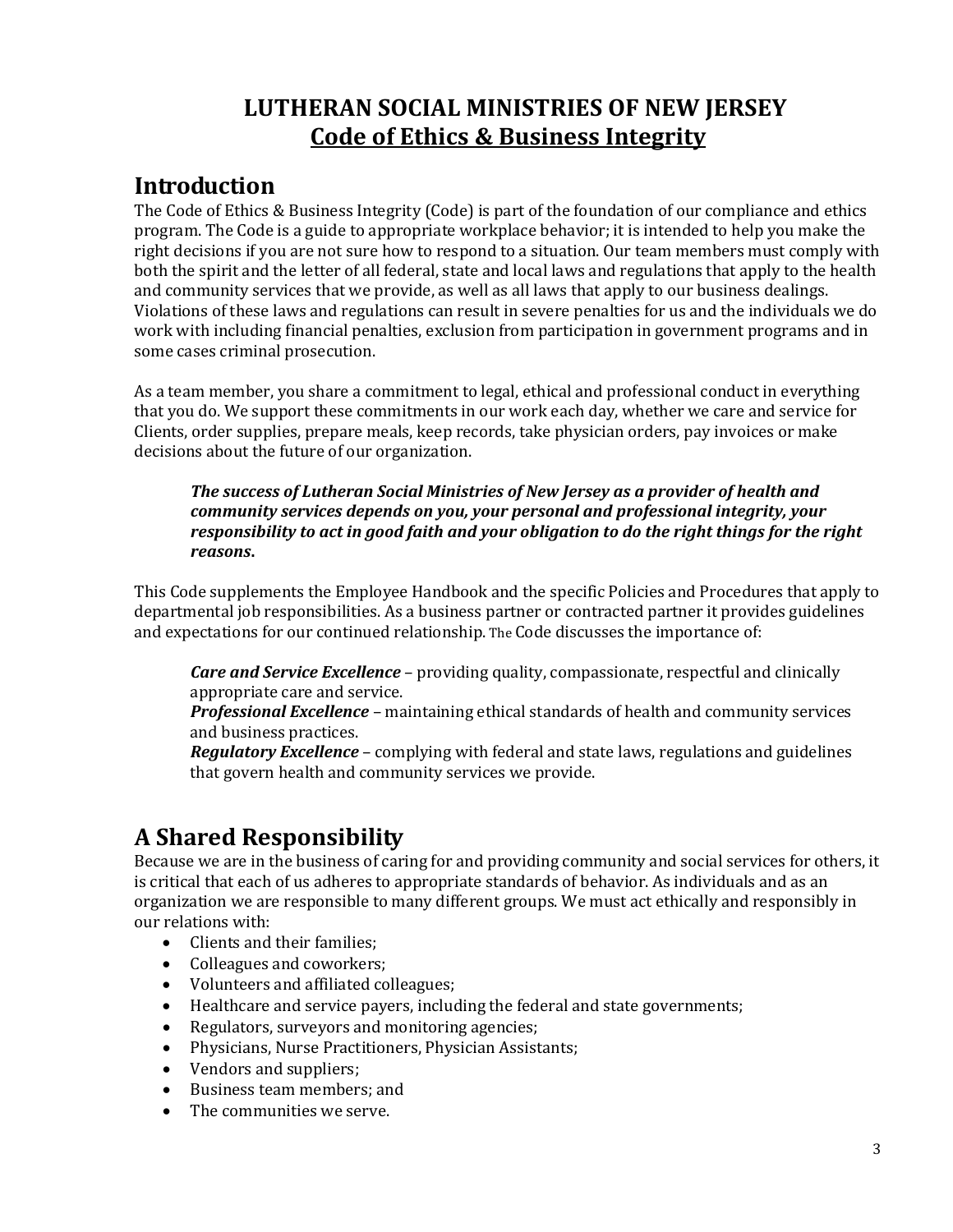Every team member is responsible for ensuring that they comply with the Code and all policies and procedures. Any team member who violates any of these standards and/or policies and procedures is subject to discipline up to and including termination of employment.

#### **A Personal Obligation**

As we are each responsible for following the Code in our daily work, we are also responsible for enforcing it. This means that you have a duty to report any problems you observe or perceive, regardless of your role.

As a team member, you must help ensure that you are doing everything practical to comply with applicable laws. If you observe or suspect a situation that you believe may be unethical, illegal, unprofessional or wrong, or you have a clinical, ethical or financial concern, you must report it. You are expected to satisfy this duty by complying with the reporting process and New Jersey mandatory reporting obligations.

#### **Reporting Process**

**First,** talk to your supervisor. He or she is most familiar with the laws, regulations and policies that relate to your work.

**Second,** if you are not able to talk to your supervisor, seek out another member of the management team or someone from human resources.

**Third,** if you still have a concern, contact the Compliance Liaison or other member of management.

#### **If none of the above steps resolve your questions or concerns, or if you prefer, call the toll free Compliance Line at 800-211-2713 for assistance. All calls are confidential and you may call ANONYMOUSLY if you choose.**

You can make a report in good faith to the Compliance Line without fear of reprisal, retaliation or punishment for your actions. Anyone, including a supervisor who retaliates against a team member for contacting the Compliance Line or reporting compliance issues in another manner, will be disciplined.

The Compliance Line is staffed by an outside agency and is available 24 hours, 7 days a week. Each call is investigated and kept confidential to the highest degree possible.

#### **CARE AND SERVICE EXCELLENCE**

Our most important job is providing quality care and service to our Clients. This means offering compassionate support to our Clients and working toward the best possible outcomes while following all applicable rules and regulations.

# **Client Rights**

Clients receiving health and community services have clearly defined rights. To honor these, we must:

• Make no distinction in the admission, transfer or discharge of a Client, or in the care and service we provide on the basis of race, gender, age, religion, national origin, disability, color, marital status, veteran status, medical condition, sexual orientation or other protected class status, insurance or financial status;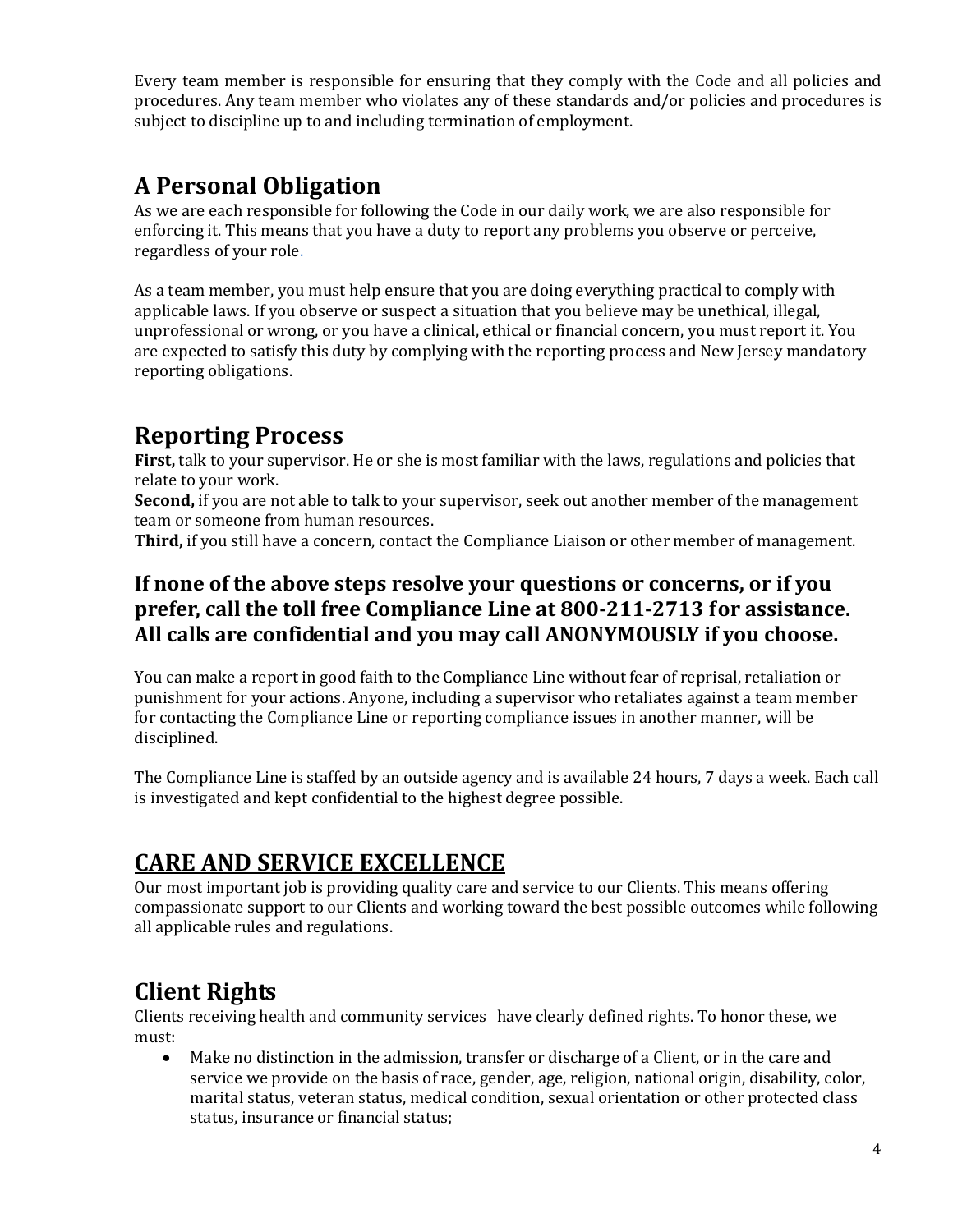- Treat all Clients in a manner that preserves their dignity, autonomy, self-esteem and civil rights;
- Protect every Client from physical, emotional, verbal or sexual abuse or neglect;
- Protect all aspects of Client privacy and confidentiality;
- Respect Client's personal property and money and protect it from loss, theft, improper use and damage;
- Respect the right of Clients and their legal representatives to be informed of and participate in decision about their care, service and treatment;
- Respect the right of Clients and/or their legal representatives to access their medical records as required by the Health Information Portability and Accountability Act (HIPAA);
- Respect the Clients' right to self-determination and autonomy.

LSMNI's various programs may have specific resident rights that are defined by regulation. These should be referred to based on your job responsibilities to assure your understanding of the rights of the Clients you serve.

## **Abuse and Neglect**

We will not tolerate any type of Client abuse or neglect – physical, emotional, verbal or sexual. Team members, family members, legal guardians, friends or any other person must protect Clients from abuse. This standard applies to all Clients at all times.

Federal law defines abuse as the willful infliction of injury, unreasonable confinement, intimidation, or punishment with resulting physical harm, pain, or mental anguish. This presumes that instances of abuse of all residents, even those in a coma, cause physical harm, or pain or mental anguish. Neglect means failure to provide goods and services necessary to avoid physical harm, mental anguish, or mental illness. The failure to follow a client's care plan may constitute abuse.

#### The state of New Jersey defines abuse as the following:

*Abuse – the infliction of injury, unreasonable confinement, intimidation or punishment with resulting physical harm or pain or mental anguish, or deprivation by an individual, including a care and service taker of goods or services that are necessary to attain or maintain physical, mental and psychosocial well-being. This presumes that instance of abuse of all Clients, even those in a coma, cause physical harm, or pain or mental anguish. The term includes the following:* 

- Verbal Abuse Any use of oral, written, or gestured language that willfully includes disparaging and derogatory terms to Clients or their families, or within their hearing distance, regardless of age, ability to comprehend or disability;
- Sexual Abuse includes sexual harassment, sexual coercion or sexual assault;
- Physical Abuse Includes hitting, slapping, pinching, kicking. The term also includes controlling behavior through corporal punishment or deprivation
- Mental Abuse include humiliation, harassment, threats of punishment or deprivation;
- Involuntary Seclusion Includes separation of a Client from other Clients from his or her room or confinement to his or her room against the Client's will or the will of the Client's legal representative;
- Neglect The deprivation by a caretaker of goods or services, which are necessary to maintain physical or mental health.

**The Elder Justice Act** requires timely reports of any reasonable suspicion of a crime against a resident of a long term care facility. You must report your reasonable suspicion to the Eldercare Hotline at 1-800-792-8820 and local law enforcement within two (2) hours if the suspected crime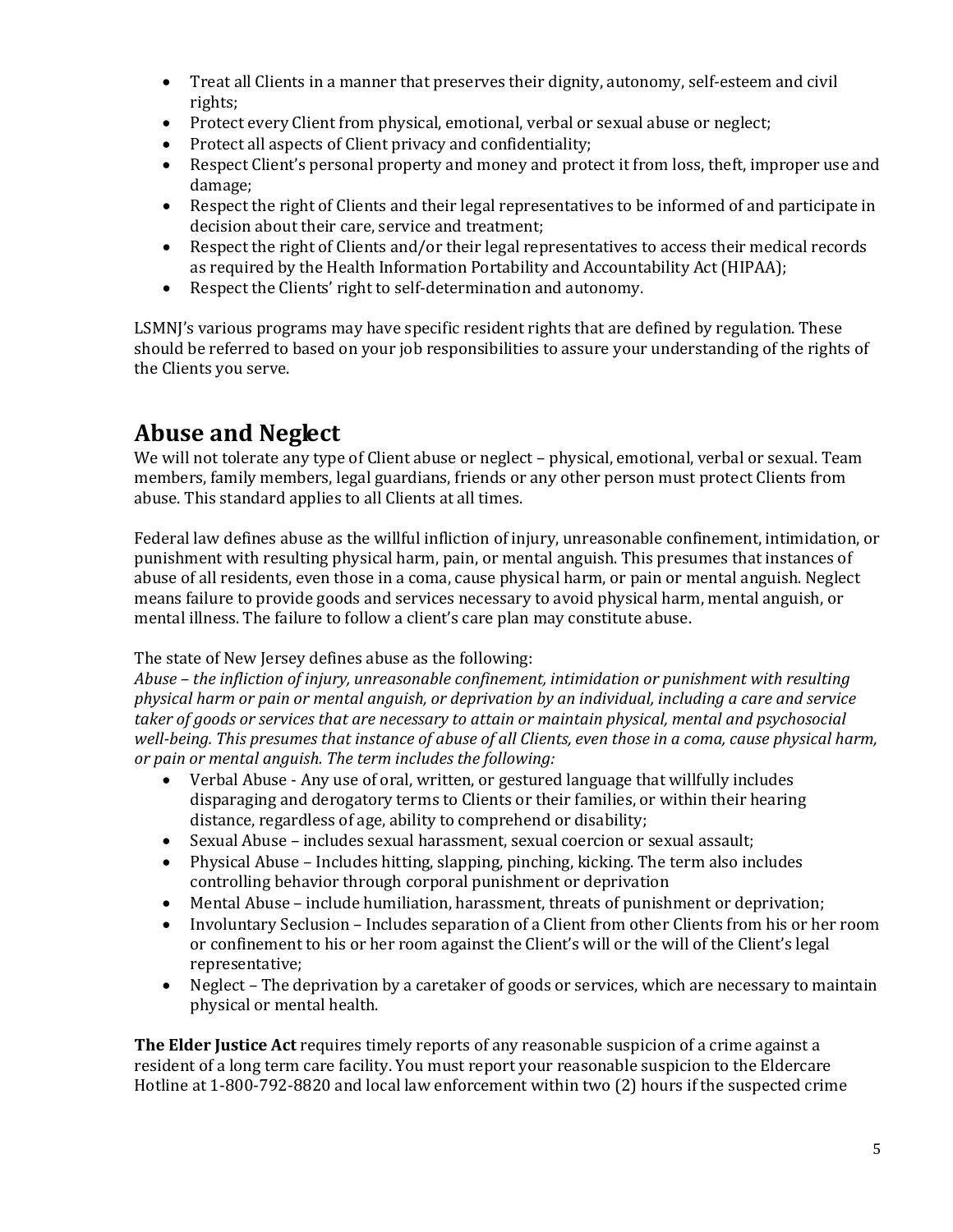involves serious bodily injury or within 24 hours if the suspected crime does not involve serious bodily injury.

Any team member who abuses or neglects a Client is subject to termination. In addition, legal or criminal action may be taken. DO NOT call the Compliance Line for issues of abuse or neglect. **Report abuse or neglect immediately to your supervisor!**

# **Client Confidentiality/HIPAA**

Every associate must treat all Client information, including any documents or records that contain Client-identifying information, medical records and charts as confidential. All team members must use and disclose medical, financial, or personal information only in a manner consistent with the HIPAA Privacy policies and procedures and state and federal law. You are responsible for keeping resident protected health information (PHI) confidential. PHI is defined as individually identifiable health information that is transmitted or maintained in any form or medium, including electronic health information.

Any unauthorized exposure of PHI which compromises the security or privacy of information is a potential breach.

**If you become aware of a breach of any protected or sensitive information it is important that you report it immediately to your supervisor or the Privacy Officer.**

If the disclosure results in a breach, LSMNJ must investigate and comply with all state and federal HIPAA regulations for breach notification.

# **Client Property**

Privacy policies and procedures and state and federal law.

Team members must respect Clients' personal property and protect it from loss, theft, damage or misuse. Team members who have access to property or funds must maintain accurate records and accounts.

#### **Providing Quality of Care and Service**

As a provider of health and community services, our primary commitment is to provide the care, services and products necessary to help each Client reach or maintain his or her highest possible level of physical, mental and psychosocial well-being.

Our care and service standards include:

- Accurately assessing the individual needs of each Client and developing interdisciplinary care and service plans that meet those needs;
- Reviewing goals and plans of care and service to ensure that the Clients' ongoing needs are being met;
- Providing only medically necessary, physician prescribed services and products that meet the Clients' clinical needs
- Confirming that services and products (including medications) are within accepted standards of practice for the Client's clinical condition;
- Ensuring that services and products are reasonable in terms of frequency, amount and duration;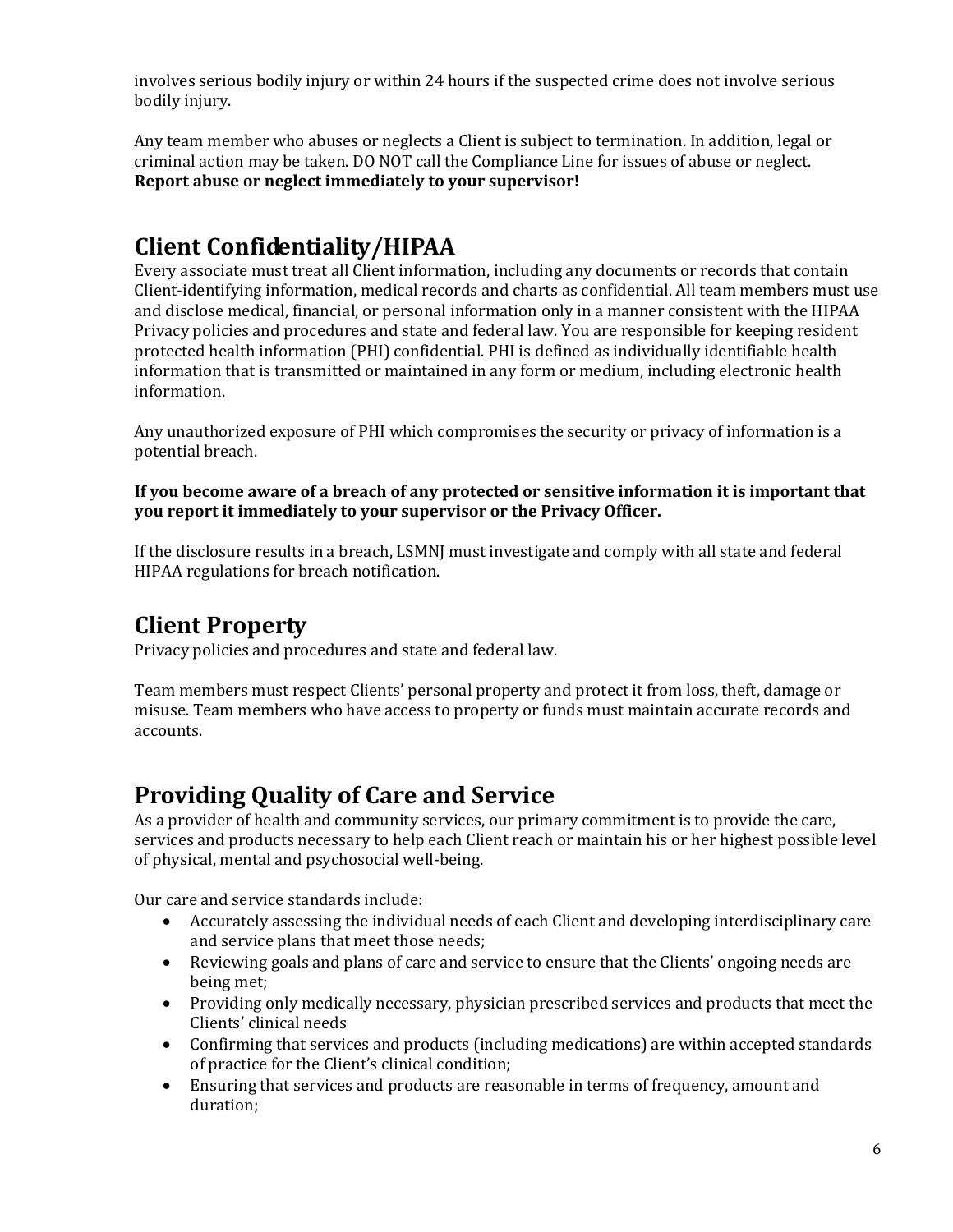- Measuring clinical outcomes and Client satisfaction to confirm that quality of care and service goals are met;
- Providing accurate and timely clinical and financial documentation and record-keeping;
- Ensuring that a Clients' care and service is given by properly licensed and credentialed providers with appropriate background, experience and expertise;
- Reviewing Client care and service policies and procedures and clinical protocols to ensure that they meet current standards of practice; and
- Monitoring and improving clinical outcomes.

# **Medical Services**

We are committed to providing comprehensive, medically necessary services for our Clients. The Medical Director at each location provides oversight to physicians and other medical services as defined by state and federal regulations. The Medical Director is compensated at a fair market value for the services he or she provides. The Medical Director oversees care, service, and treatment policies and is actively involved in the Community Quality Assurance and Performance Improvement Program.

# **PROFESSIONAL EXCELLENCE**

The professional, responsible and ethical behavior of every team member reflects on the reputation of our organization and the services we provide. Whether you work directly with Clients or in other areas that support Client services you are expected to maintain our standards of honesty, integrity and professional excellence, everyday.

## **Hiring and Employment Practices**

LSMNJ is committed to fair employment practices. When hiring and evaluating, we:

- Comply with federal, state and local Equal Employment Opportunity laws, hiring the best qualified individuals regardless of race, creed, national origin, age, ancestry, nationality, marital or domestic partnership, civil union status, sex, gender identity or expression, disability, liability for military service, affectional or sexual orientation, atypical cellular or blood trait, genetic information (including the refusal to submit to genetic testing).
- Conduct employment screenings to protect the integrity of our workforce and welfare of our Clients and team members.
- Require all who need licenses or certifications to maintain their credentials in compliance with state and federal laws; documentation of licenses or certifications must be provided.

# **Employee Screening**

Employees are screened in accordance with federal and state law to ensure the safety of our residents. Screening procedures have been implemented and are conducted prior to hire and at a minimum of (monthly or quarterly) thereafter.

As long as you are employed or affiliated with LSMNJ, you must immediately report to your supervisor:

- If you are arrested or indicted for a criminal offense;
- If you are convicted of an offense that would preclude employment in a healthcare facility
- If action has been taken against your license or certification; or
- If you are excluded from participation in a federal or state healthcare program.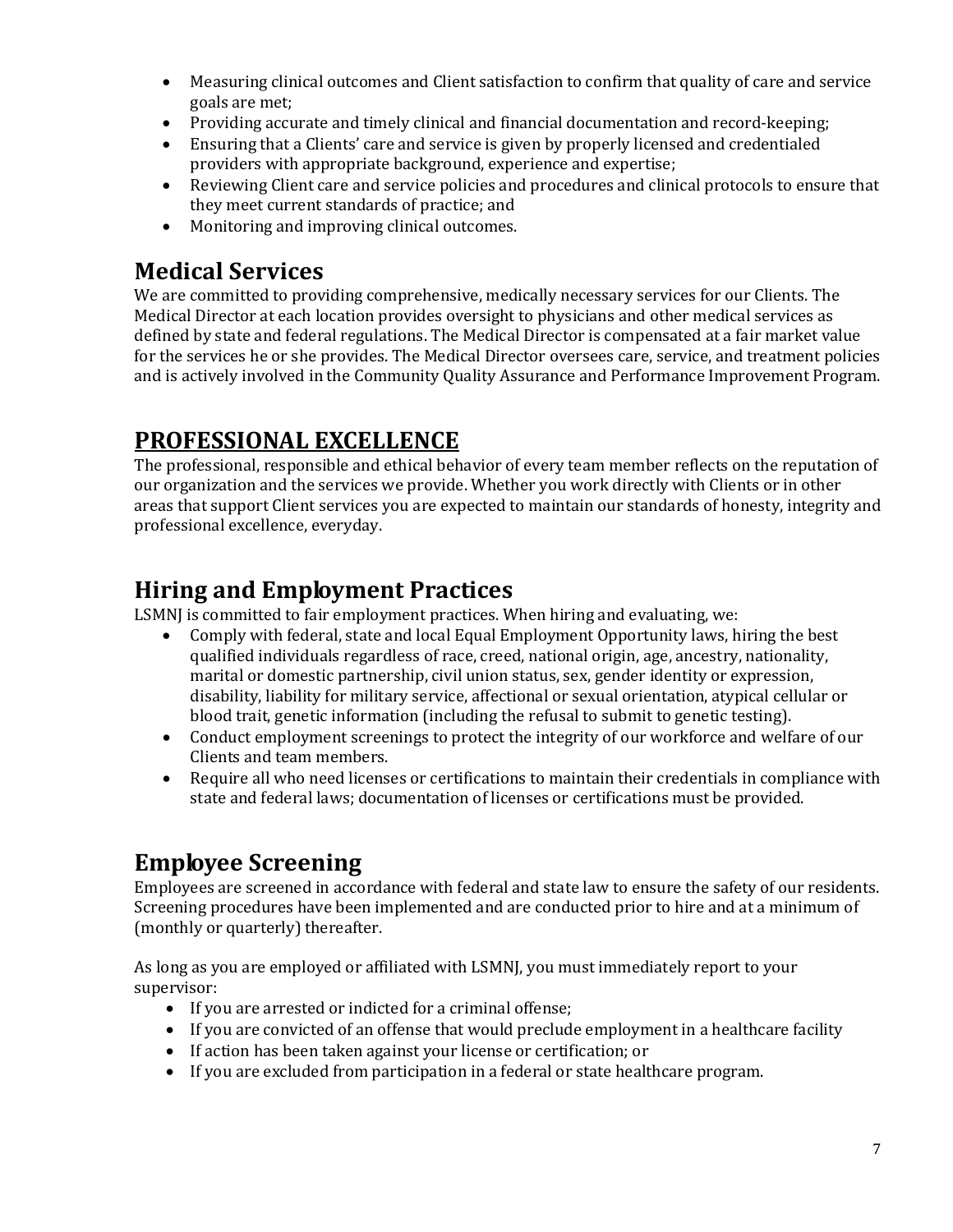# **Licensure, Certification and Exclusion Screening**

We are committed to ensuring that only qualified professionals provide care and services to residents. Practitioners and other professionals treating residents must abide by all applicable licensing, credentialing and certification requirements. In addition, every effort is made to validate licenses and certification through the appropriate state or federal agency.

LSMNJ is prohibited by federal law from employing, retaining, or contracting with anyone who is excluded from any federal or state funded programs. Screening of all team members through the Office of Inspector General's List of Excluded Individuals and Entities, GSA's System of Award Management, and the NJ Medicaid Excluded Provider List database is conducted prior to hire and at a minimum of quarterly thereafter.

#### **Workplace Relations**

To maintain an ethical, comfortable work environment, team members must:

- Refrain from any form of sexual harassment or violence in the workplace;
- Treat all colleagues and coworkers with equal respect, regardless of their national origin, race, color, religion, sexual orientation, age, gender identity or disability;
- Protect the privacy of other team members by keeping personal information confidential and allowing only authorized individuals access to the information; and
- Not supervise or be supervised by an individual with whom they have a close personal relationship.
- Behave professionally and use respectful communication at all times.

#### **Workplace Violence**

Every employee has the right to work in a safe environment. Violence, abuse or aggressive behavior will not be tolerated.

#### **Workplace Safety**

Maintaining a safe workplace is critical to the wellbeing of our Clients, visitors and coworkers. That is why policies and procedures have been developed that describes the organization's safety requirements. Every team member should become familiar with safety regulations and emergency plans regarding fire and disaster in their work area.

In addition to organizational policies, we must abide by all environmental laws and regulations. You are expected to follow organizational safety guidelines and to take personal responsibility for helping to maintain a secure work environment. If you notice a safety hazard, you must take action to correct it if you can, or report it to your supervisor immediately.

# **Drug and Alcohol Abuse**

We are committed to maintaining a workforce dedicated and capable of providing quality Client services and performing other applicable duties. To that end, team members are prohibited from consuming any substance that impairs their ability to provide quality services or otherwise perform their employment.

Team members may never use, sell or bring on company property illegal drugs and/or narcotics or report to work under the influence of alcohol, illegal drugs and/or narcotics. For a team member who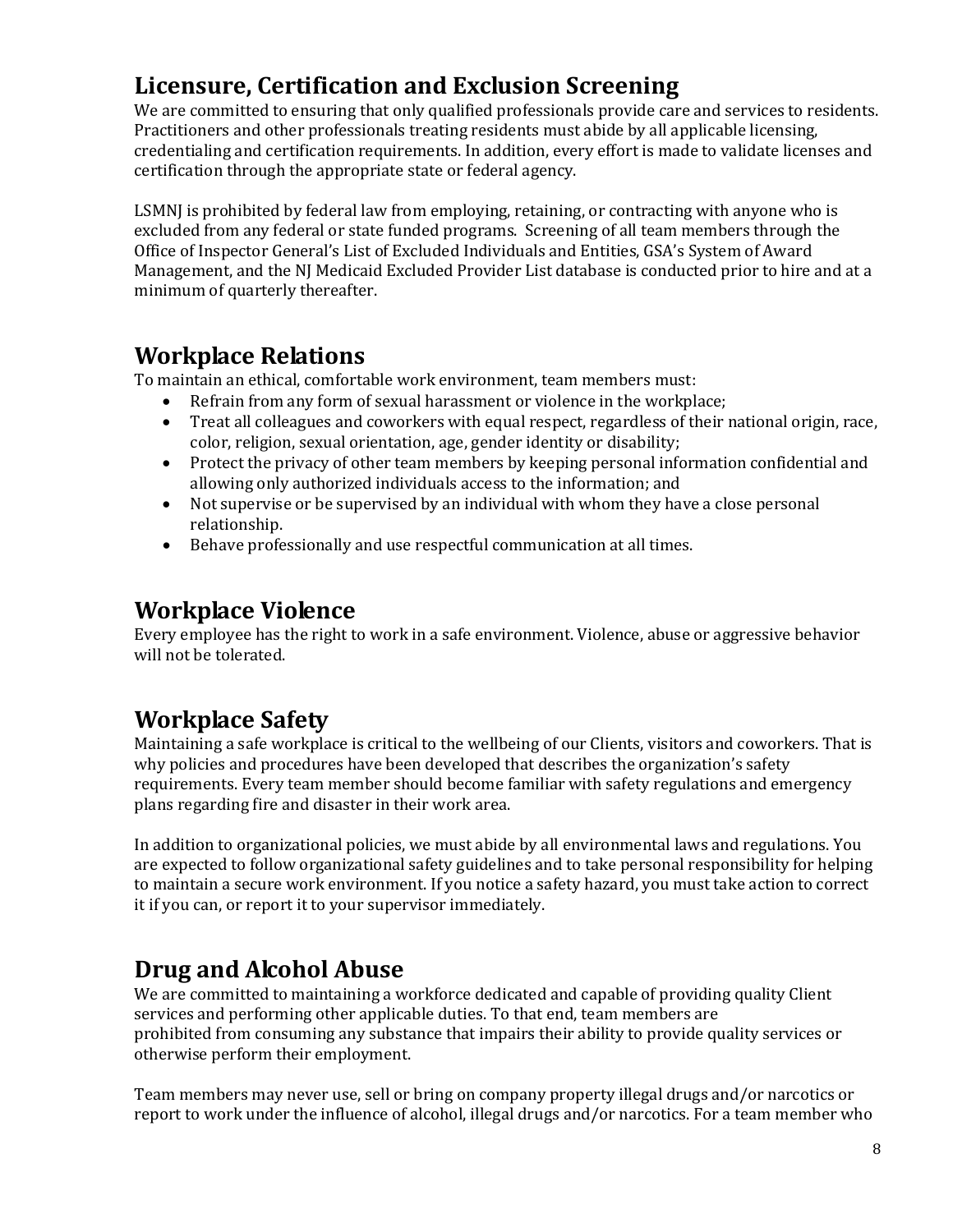appears to have work performance problems related to drug or alcohol use, a drug and alcohol screening will be conducted and appropriate action will be taken if necessary.

Illegal, improper or unauthorized use of any controlled substance that is intended for a Client is prohibited. If a team member becomes aware of any improper diversion of drugs or medical supplies, the team member must immediately report the incident to his or her department supervisor, the Compliance Liaison, or the Compliance Line. Failure to report a known instance of noncompliance with this policy may result in disciplinary action against the team member, up to and including termination.

# **Organizational Relations**

In the course of day to day business it is important that team members;

- Complying with federal tax law to maintain tax exempt status under section 501(c)(3) of the Internal Revenue Code;
- Maintain company privacy and keep proprietary information confidential;
- Avoid outside activities or interests that conflict with responsibilities to LSMNJ and reporting such activity or interest prior to and during employment;
- Allow only designated management staff to report to the public or media; and
- Require that LSMNJ comply with the licensing and certification laws that apply to its business.

#### **Propriety Information**

In the performance of their duties, team members may have access to, receive or entrusted with confidential and/or proprietary information, that is owned by LSMNJ and that is not presently available to the public. Team members must not disclose internally or externally, either directly or indirectly, confidential information except on a need to know basis and in the performance of their duties. Team members must never disclose confidential information externally unless expressly directed to do so by legal counsel.

Examples of proprietary information that should not be shared include:

- Client and team member data and information;
- Details about clinical programs, procedures and protocols;
- Policies, procedures and forms;
- Training materials;
- Current or future charges or fees or other competitive terms and conditions;
- Current or possible negotiations or bids with payers or other Clients;
- Compensation and benefits information for staff;
- Any kind of financial information; and/or
- Market information, marketing plans or strategic plans.

#### **Business Courtesies and Gifts**

Team members may not accept any tip or gratuity from Clients; neither may they receive gifts from nor give gifts to Clients; nor may they borrow money from nor lend money to Clients; nor may they engage with Clients in the purchase or sale of any item. Team members may not accept any gift from a Client under a will or trust instrument except in those cases where the team member and Client are related by blood or marriage.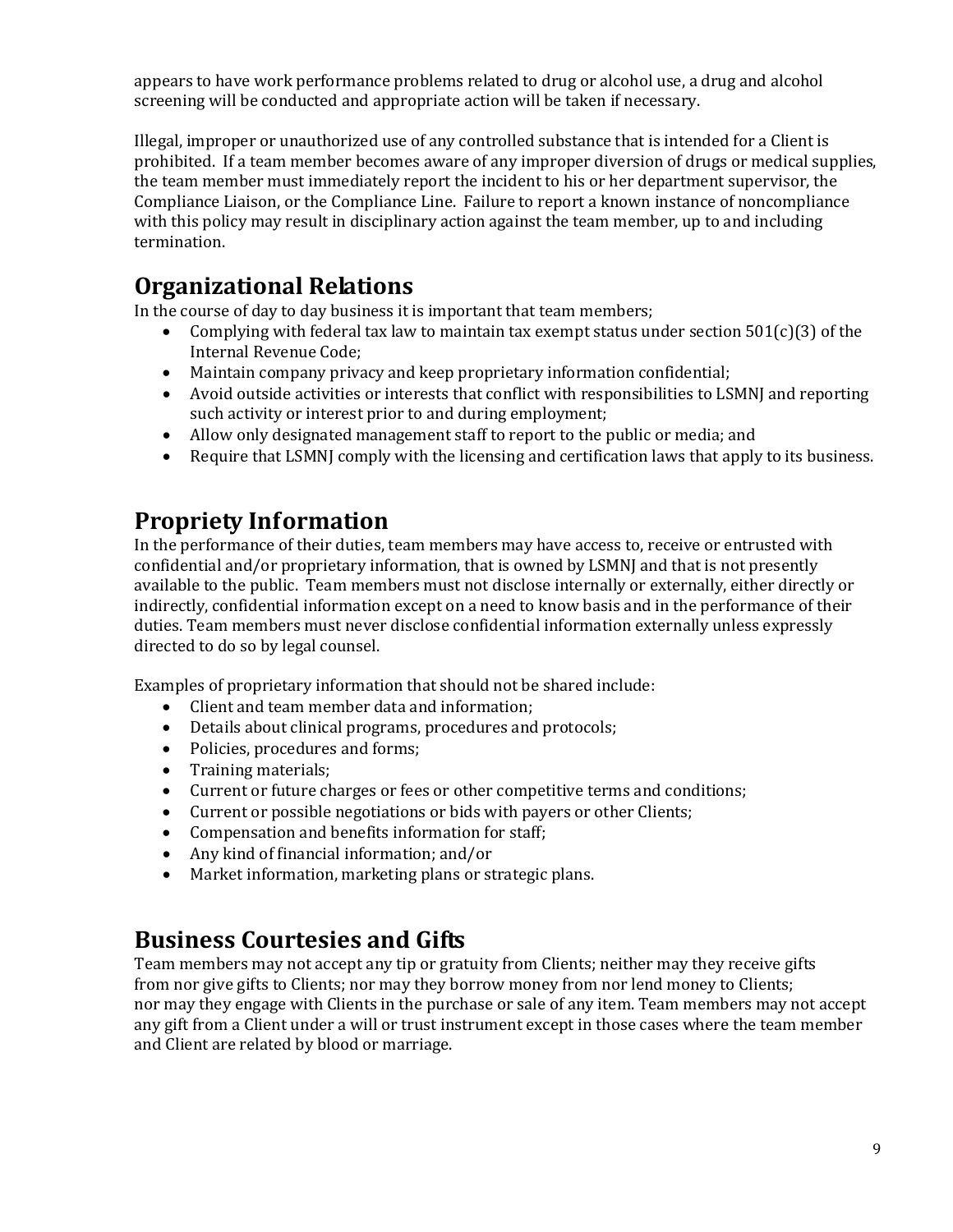Team members may not serve as a Client's executor, trustee, administrator, or guardian or provide financial services or act under a power of attorney for a Client except in those cases where the team member and Client are related by blood or marriage.

Under no circumstances will a team member solicit business courtesies, entertainment or gifts that depart from the Gifts/Business Courtesies policy.

# **Conflict of Interest**

A conflict of interest exists any time your loyalty to the organization is, or even appears to be, compromised by a personal interest. There are many types of conflict of interest and these guidelines cannot anticipate them all, however the following provide some examples:<br>● Financial involvement with vendors or others that would cause you

- Financial involvement with vendors or others that would cause you to put their financial interests ahead of ours;
- An immediate family member who works for a vendor or contractor doing business with the organization and who is in a position to influence your decisions affecting the work of the organization;
- Participating in transactions that put your personal interests ahead of LSMNJ or cause loss or embarrassment to the organization.
- Taking a job outside of LSMNJ that overlaps with your normal working hours or interferes with your job performance; or
- Working for LSMNJ and another vendor that provides goods or services at the same time.

All team members must seek guidance and approval from our CEO or Compliance Official before pursuing any business or personal activity that may constitute a conflict of interest.

# **Use of Property**

Property – everything from office supplies and computers to company vehicles – represents a significant expense and should only be used for legitimate business purposes. Everyone must make sure that they:

- Only use property for the organization's business, not personal use;
- Exercise good judgment and care and service when using supplies, equipment, vehicles and other property; and
- Respect copyright and intellectual property laws; or
- If unable to assess the copyright or intellectual property laws, never copy or download software.

#### **Computers and the Internet**

LSMNJ's computing, voicemail, E-mail and related technologies have been created to support our operations. Use of these resources for personal gain, including advertising or selling products or services or any illegal purpose, will constitute grounds for disciplinary or legal action including dismissal.

All files, applications and resources on the system network, the E-mail system, the voice mail system and related technology systems are the sole property of LSMNJ. All team members waive any right to privacy and consent to the access and disclosure of documents on these systems by authorized team members. LSMNJ reserves the right to access and disclose the contents of documents for any lawful purpose, including password-protected documents. LSMNJ prohibits the use of discriminatory or other offensive comments through vulgarities, obscenities, jokes, sarcasm or exaggeration when using any aspect of the network.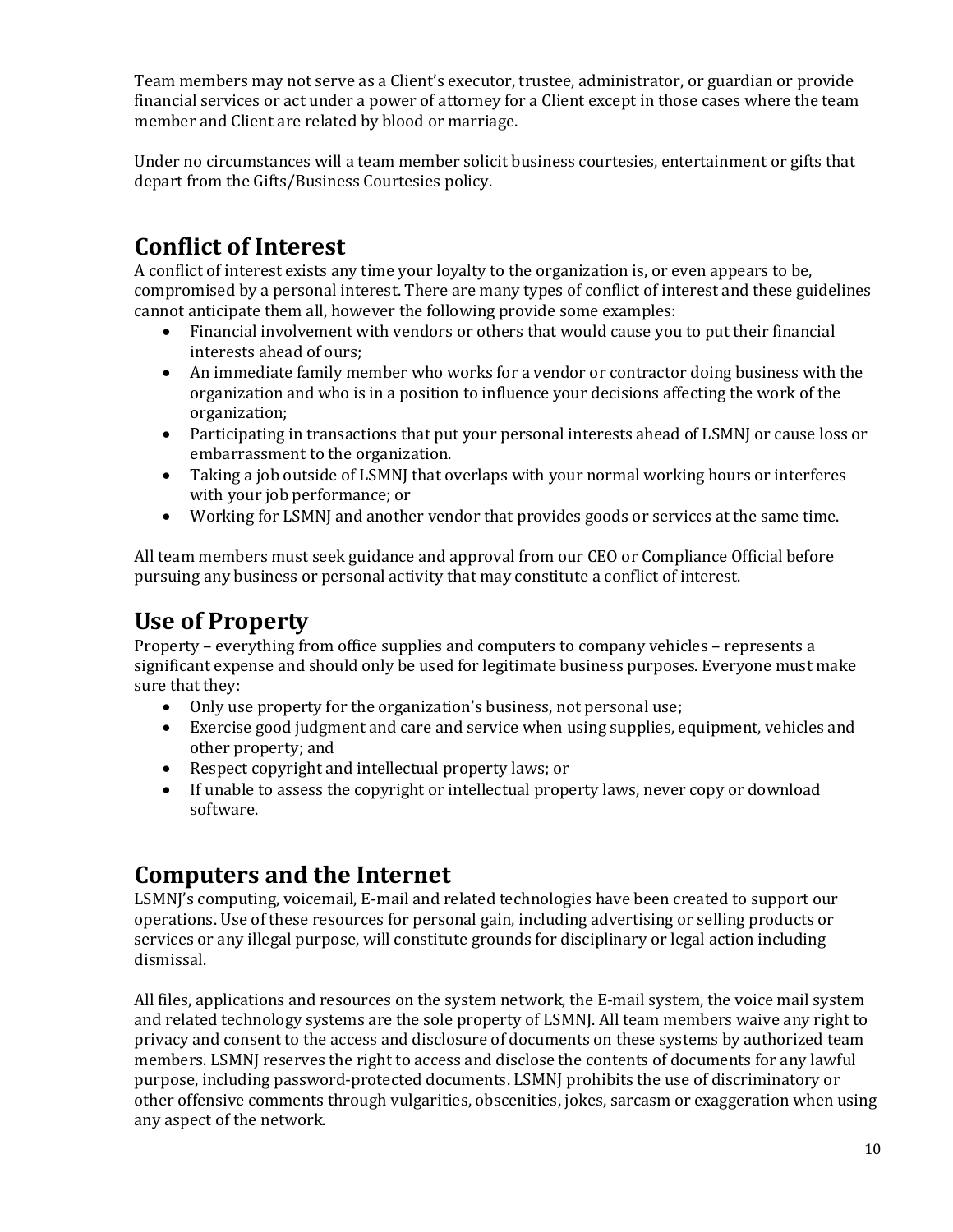# **Vendor Relationships**

We take responsibility for being a good Client and dealing with vendors honestly and ethically.

We are committed to fair competition among prospective vendors and contractors for our business. Arrangements between LSMNJ and its vendors must always be approved by management. Certain business arrangements must be detailed in writing, and approved by multiple members of management. Agreements with contractors and vendors who receive Client information, with the exception of care and service providers, will require a Business Associate Agreement with the organization as defined by HIPAA. Contractors and vendors providing Client care and service, reimbursement or other services to Client beneficiaries of federal and/ or state healthcare and service programs are subject to Code and must:

- Maintain defined standards for the products and services they provide to this organization and the Clients.
- Comply with all policies and procedures as well as the laws and regulations that apply to their business or profession.
- Maintain all applicable licenses and certification and provide evidence of current workers compensation and liability insurance as applicable.
- Require that their team members comply with Code and the Compliance Program and related training as appropriate.

# **Marketing and Advertising**

We use marketing and advertising activities to educate the public, increase awareness of our services and recruit new team members. These materials and announcements, whether verbal, printed or electronic will present only truthful, informative, non-deceptive information.

We abide by the HIPAA/HITECH privacy rules in our marketing practices and provide individuals instructions on how to opt out of future communication

# **Social Media**

Use of social media is commonplace. In order to ensure that team members adhere to their ethical and legal obligations, however, team members are required to comply with LSMNI's Social Media Policy which protects private information that include resident information and images. It is not the intent of this Policy to infringe upon the rights of employees as protected by applicable law. Rather, this Policy is intended to maintain the confidentiality of Company information and to protect LSMNJ, team members, residents, clients, guests and family members from being the subject of offensive, derogatory or otherwise inappropriate electronic communications.

#### **REGULATORY EXCELLANCE**

As we provide health and community services, we must follow the many federal, state and local laws that govern our business. Keeping up with the most current rules and regulations is a big job – and an important one. We are all responsible for learning and staying current with the federal, state and local laws, rules and regulations, as well as the policies and procedures that apply to our job responsibilities.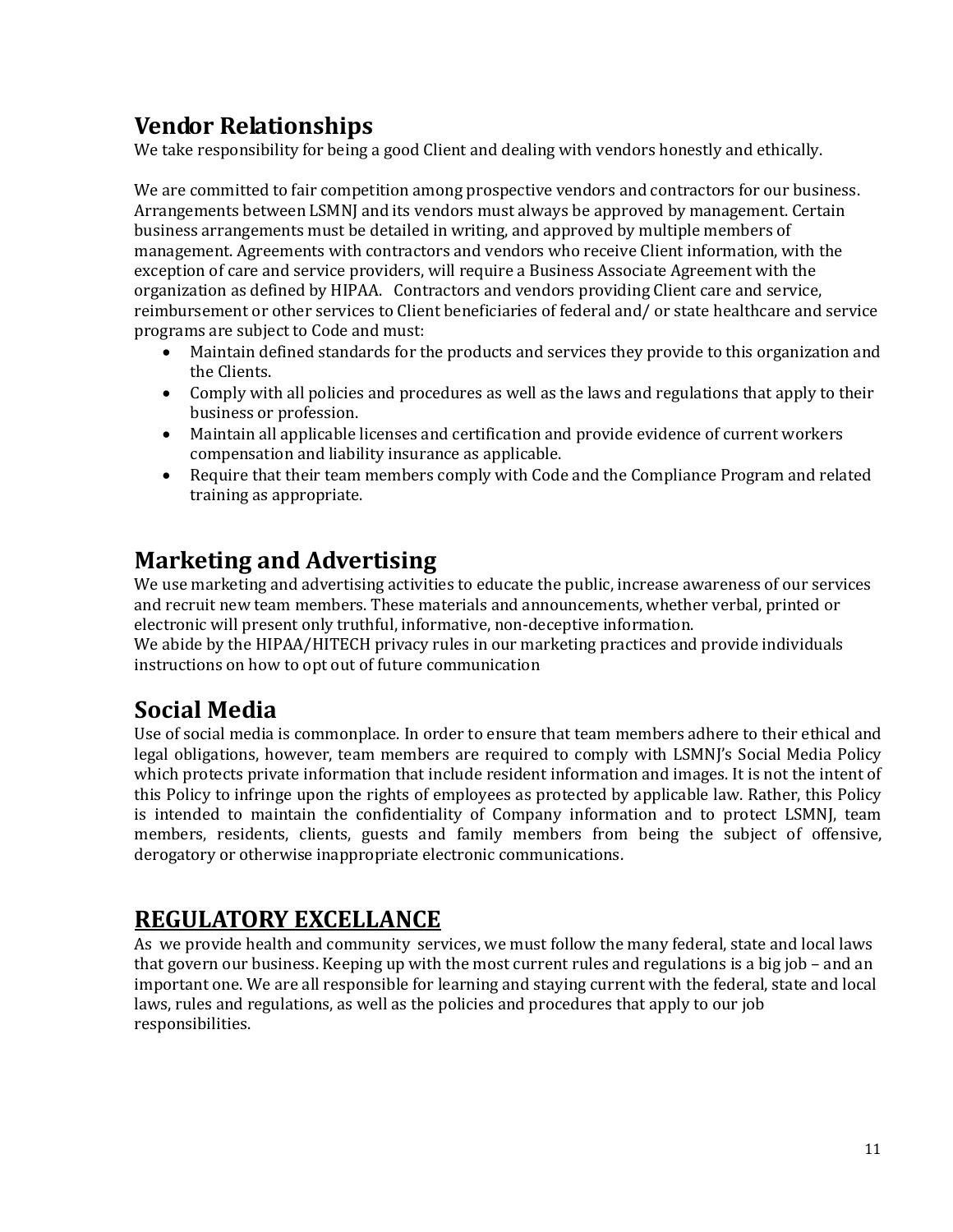# **Billing and Business Practices**

We are committed to operating with honesty and integrity. Therefore, all team members must ensure that all statements, submissions and other communications with Clients, prospective Clients, the government, suppliers and other third parties are truthful, accurate and complete.

We are committed to ethical, honest billing practices and expect every team member to be vigilant in maintaining these standards at all times. We will not tolerate any deliberately false or inaccurate billing. Any team member who knowingly submits a false claim, or provides information that may contribute to submitting a false claim such as falsified clinical documentation, to any payer – public or private – is subject to termination. In addition, legal or criminal action may be taken.

Team members, consultants and/or contractors are expected to utilize reasonable diligence to identify Medicare overpayments and to report such overpayments or suspected overpayments immediately. Any individual who fails to use reasonable diligence to identify Medicare overpayments or fails to exercise reasonable diligence related to credible information shall be subject to corrective action. The Compliance Officer or designee shall be responsible to assure overpayments are reported and returned timely in accordance with CMS regulations.

Prohibited practices include, but are not limited to:<br>• Billing for services or items that were not pr

- Billing for services or items that were not provided or costs that were not incurred
- Duplicate billing billing for item or services more than once<br>• Billing for items or services that were not medically necessare
- Billing for items or services that were not medically necessary
- Assigning an inaccurate code or Client status to increase reimbursement
- Providing false or misleading information about a Client's condition or eligibility
- Failing to identify and refund credit balances
- Submitting bills without supporting documentation
- Soliciting, offering, receiving or paying a kickback, bribe, rebate or any other remuneration in exchange for referrals
- Untimely entries into medical records.

**If you observe or suspect that false claims are being submitted or have knowledge of a prohibited practice, you must immediately report the situation to a supervisor, the Compliance Liaison, the Compliance Officer or the Compliance Hotline.**

#### **Referrals and Kickbacks**

We will maintain the highest standards of integrity and objectivity in dealing with Clients, vendors, service providers, contractors, healthcare and community providers, and physician owned businesses. We are prohibited from accepting or giving gifts or gratuities beyond common business courtesies of nominal value. Gifts or items of value must never be offered to or accepted from government employees. Under no circumstances will we accept or give kickbacks in connection with obtaining or awarding contracts, services, referrals, goods, or business. A kickback means to offer, receive, request or pay anything of value, even nominal value, in order to induce or reward referrals of business including goods or services.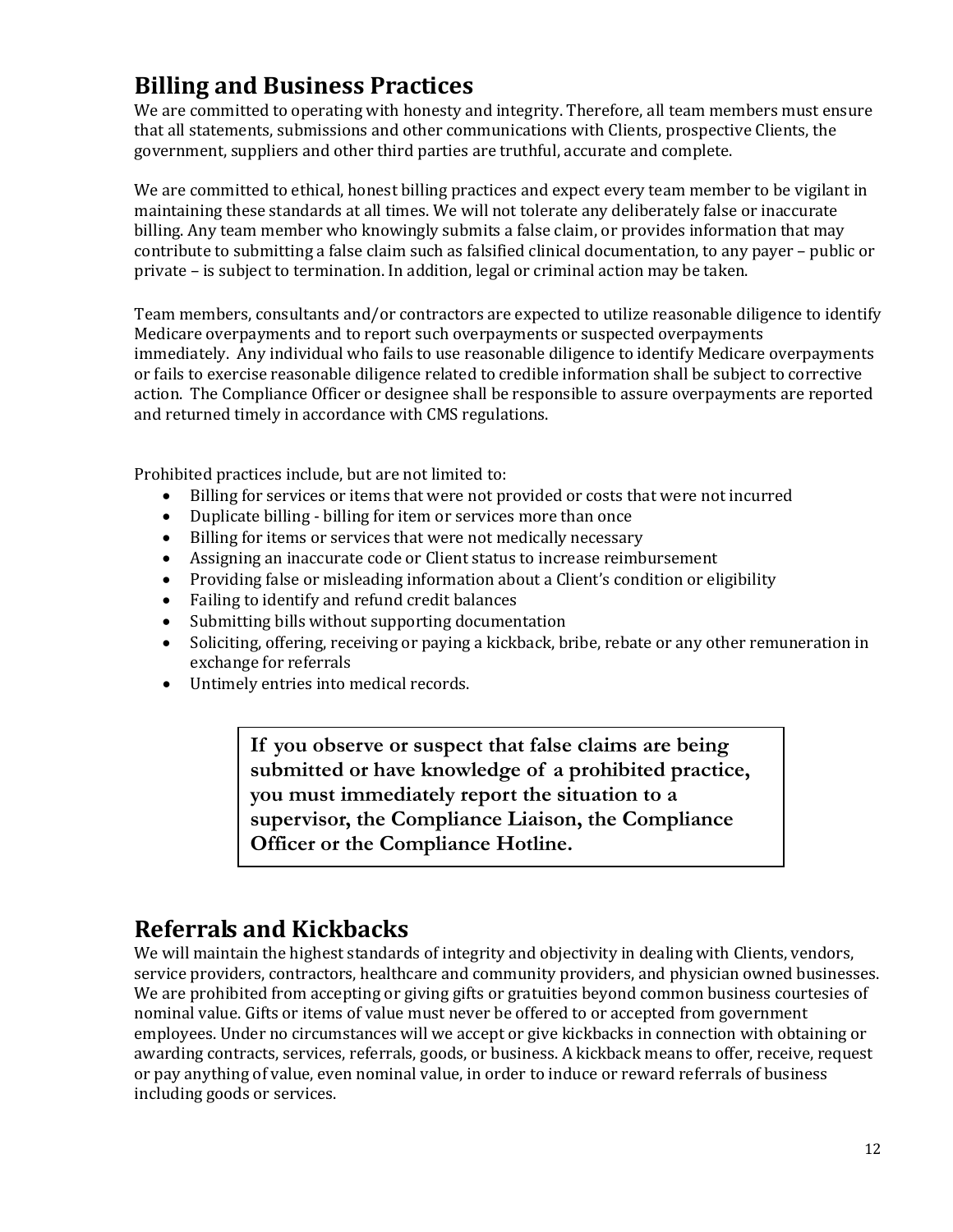We will not accept or offer gifts, gratuities, discounts, or favors except those associated with common business courtesies of nominal value of \$50 or less. The value of all gifts received or given in one calendar year from any one source must not exceed \$200. Any exception to this policy must be approved in advance and in writing by the President & CEO.

We must not offer or accept gifts of cash or cash equivalents to or from any current, former or potential vendor, Client, customer, contractor, service provider, healthcare and community provider, or physician owned-business. Cash equivalents include checks, honorariums, money orders, stocks and saving bonds. Gift certificates and gift cards are considered cash equivalents and therefore may not be given or received.

Entertainment and meals offered or received by employees as part of legitimate business activity are not included in the \$50 gift limit, but must be within the boundaries of reason and moderation. Generally raffles and prizes that are part of an outside business activity are not considered gifts.

#### **Inducements to Prospective Residents**

You may not provide anything of value including goods, services, or money to prospective residents or any beneficiary of a federal or state healthcare program that you know or should know will likely influence that person's selection of a provider of healthcare services.

For the purposes of this policy, anything of value includes but is not limited to any waiver of payment, gift, or free service that exceeds a value of \$10 per item or \$50 annually in total. If you have a question about whether a particular gift or service would be considered "of value," ask your supervisor or the Compliance Official.

# **Copyright Laws**

Print and electronic materials are protected by copyright laws. Team members are expected to respect these laws.

# **Financial Practices and Controls**

Ensuring that financial and operating information is current and accurate is an important means of protecting assets. All team members must make sure that all information provided by bookkeepers, accountants, reimbursement staff, internal and external auditors and compliance staff are accurate and complete. We must also comply with federal and state regulations when maintaining accounting records and financial statements and cooperate fully with internal and external audits.

# **Fair Dealing**

All team members must deal fairly with Clients, suppliers, competitors and other team members. No team member, manager or director shall take unfair advantage of anyone through manipulation, concealment, abuse of privileged information, misrepresentation of material facts, or any other unfair dealing practice.

#### **Protection and Proper Use of Assets**

All team members must protect the assets of the organization and ensure their authorized and efficient use. Theft, carelessness and waste have a direct impact on the organization's viability. All assets must be used solely for legitimate business purposes.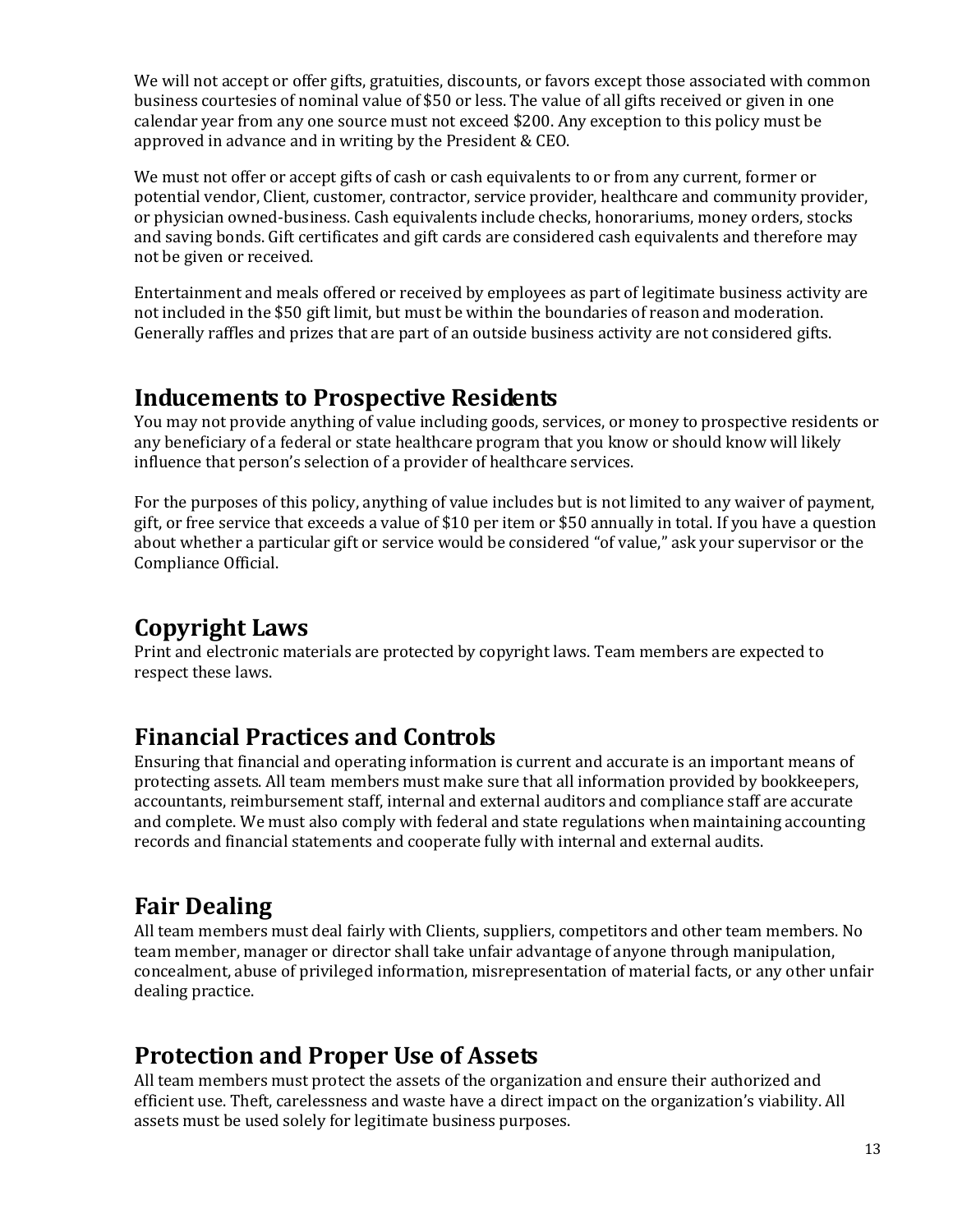## **Document Creation, Use and Maintenance**

Every team member is responsible for the integrity and accuracy of documents, records, and e-mails including, but not limited to, Client records, billing records, and financial records. No information in any record or document may ever be falsified or altered. Upon termination of employment a team member must promptly return all confidential information to LSMNJ.

#### **Voluntary Disclosure**

It is the policy of LSMNJ to voluntarily report fraudulent conduct it uncovers that affects any federal or state healthcare and service program. Reporting will be completed within the time frames identified under the Patient Protection and Affordable Care Act.

#### **Government Investigations**

We are committed to cooperating with reasonable requests from any governmental inquiry, audits or investigations.

Team members are encouraged to cooperate with such requests, conscious of the fact that team member (s) have/has the following rights:

- Team member has the right to speak or decline to speak, as all such conversation is voluntary.
- Team member has the right to speak to an attorney before deciding to be interviewed.
- Team member can insist that an attorney be present if he/she agrees to be interviewed.

In complying with policy you must not:

- Lie or make false or misleading statements to any government investigator or inspector;
- Destroy or alter any records or documents in anticipation of a request from the Government or the court.
- Attempt to persuade another team member or any person to give false or misleading information to a government investigator or inspector.
- Be uncooperative with a government investigation.

If you receive a subpoena or other written request for information from the government or a court, contact your supervisor, the Compliance Liaison or the Compliance Officer before responding.

# **Disciplinary Action**

Disciplinary action will be taken against any associate who fails to act in accordance with Code**,** our supporting policies and procedures and applicable federal and state laws. Disciplinary action may be warranted in relation to violators of the compliance program and to those who fail to detect violations or who fail to respond appropriately to a violation, whatever their role in the organization. Disciplinary action will utilize standard disciplinary processes or termination of business relationships and agreements.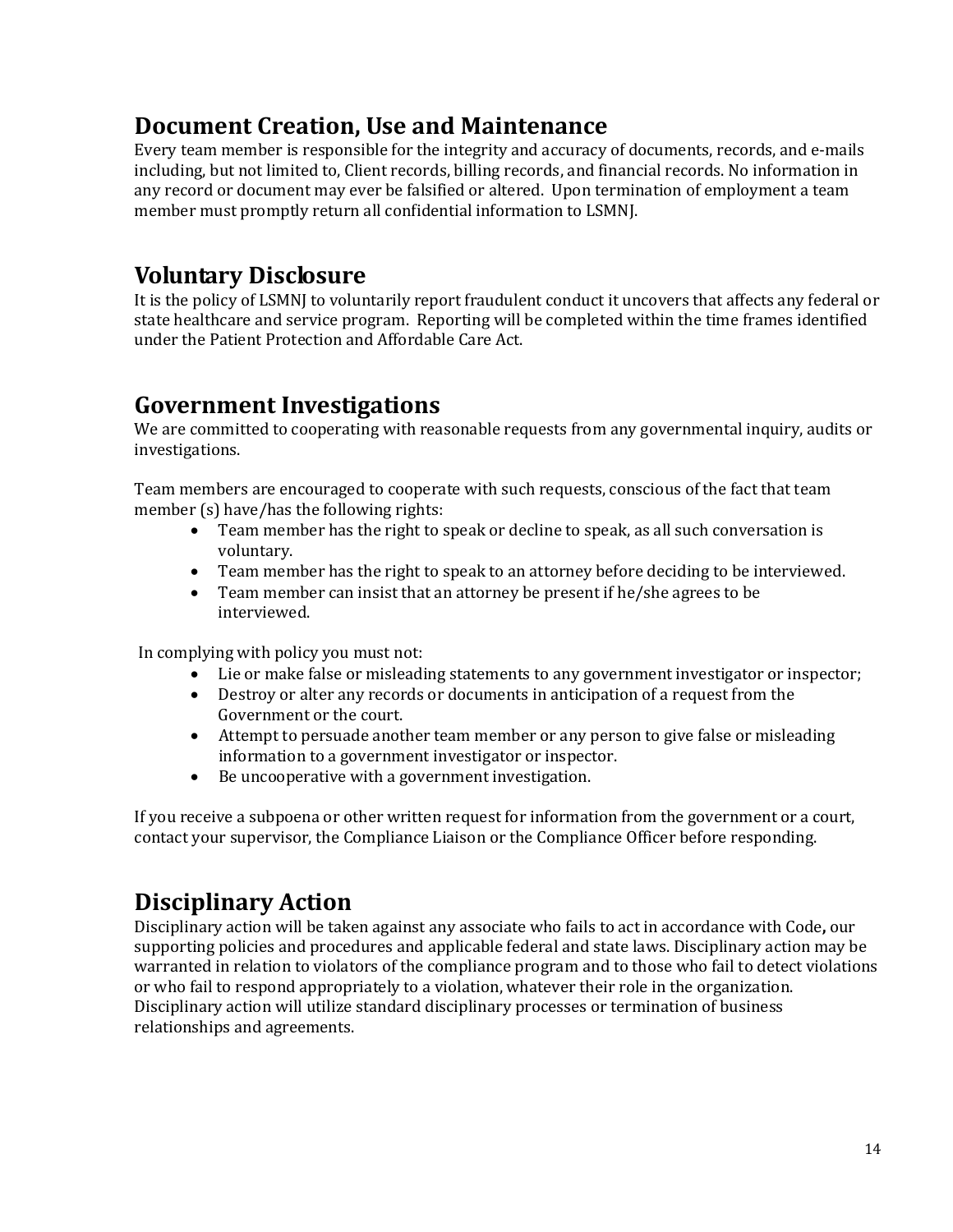## **Compliance Questions**

The laws applicable to our operations are numerous and complicated. When an associate is not sure whether a particular activity or practice violates the law or the Code, the Associate should not guess as to the correct answer. Instead, the associate should immediately seek guidance from his or her department supervisor or the Compliance Liaison. Team members will not be penalized for asking compliance-related questions. Indeed, we are intent on maintaining a culture in which every associate is comfortable asking the questions necessary to ensure that he or she understands the duties imposed on him or her by this Code, the compliance program and other applicable federal and state laws.

#### **Conclusion**

The Compliance and Ethics Program is critical to LSMNJ's continued success. You are crucial in ensuring the integrity of LSMNJ. The Code and the Compliance Program set standards for the legal, professional, and ethical conduct of our business. Some key points to remember are:

• LSMNJ and all of our team members are committed to personal and organizational integrity, to acting in good faith, and to being accountable for our actions.

• The Code and the Compliance Program prepare us to deal with the growing complexity of ethical, professional, and legal requirements of delivering health and community services.

•The Compliance Program is an ongoing initiative designed to foster a supportive work environment, provide standards for clinical and business conduct, and offer education and training opportunities for team members.

The success of the LSMNJ's Compliance and Ethics Program depends on our commitment to act with integrity, both personally and as an organization. As a team member, your duty is to ensure that the organization is doing everything practicable to comply with applicable laws. You are expected to satisfy this duty by performing your responsibilities in accordance with professional standards, the regulations guiding our business practices, and our policies and procedures.

#### **Your Compliance Official**

Sherry Outten, LNHA 609-699-4152

#### **Your Compliance Officer**

Karla Dreisbach, CHC, CHPC 215-646-0720

**Toll-Free Compliance Line 1-800-211-2713**